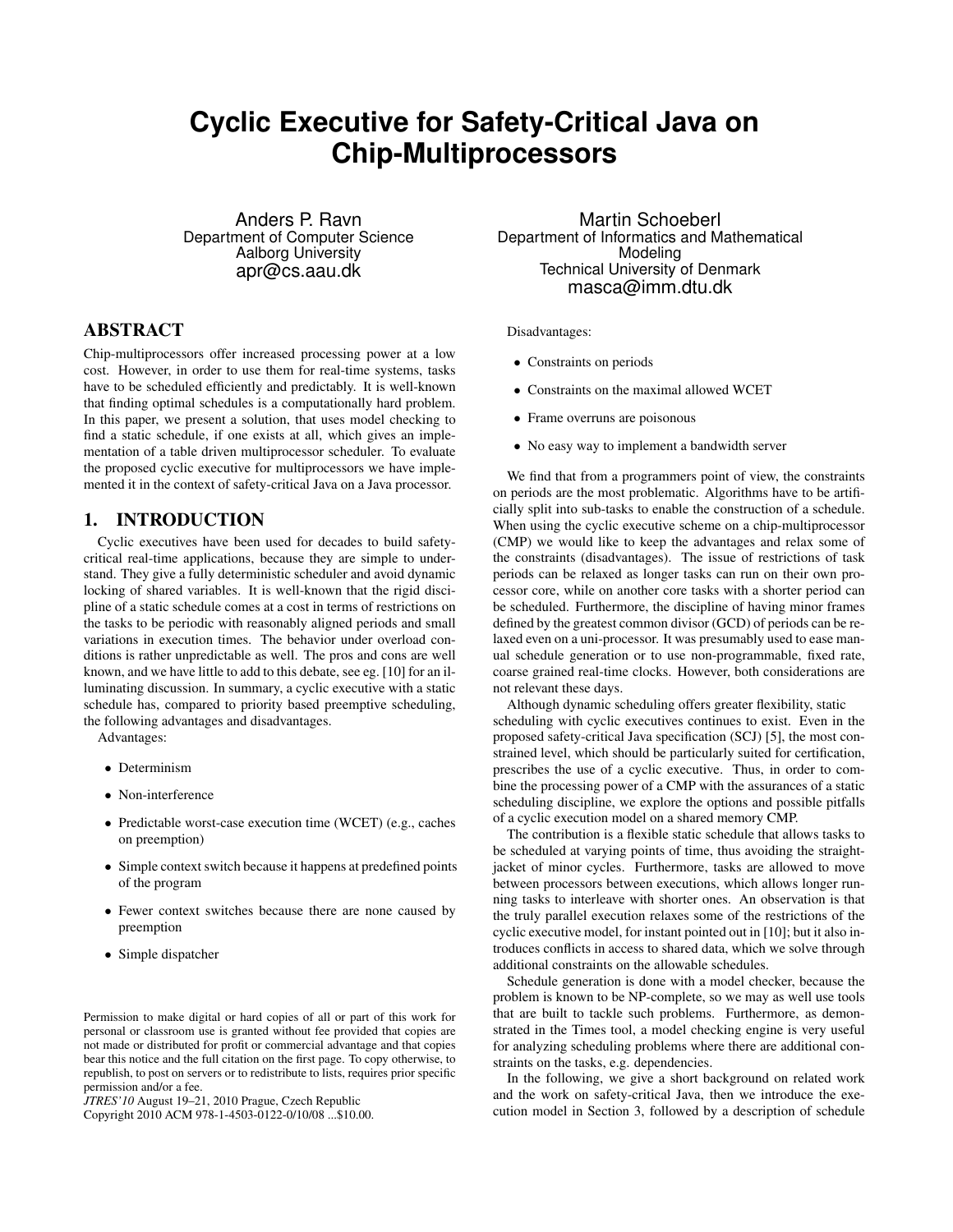generation in Section 4. Section 5 gives some initial results, and Section 6 describes a concrete implementation for a Java enabled CMP. The conclusion in Section 7 touches on the advantages for precise worst-case execution time analysis of statically compiled schedules.

## 2. RELATED WORK

Chip-multiprocessors have renewed interest in multi-processor scheduling, which has been investigated by researchers over the years. In our initial investigations, we have been assisted immensely by a recent survey by Davis and Burns [4]. It is very comprehensive and gives a taxonomy of scheduling methods, which we will use in the following sections. However, the cyclic executive computational model in general and on shared memory multiprocessors has not received much attention in the academic world. It is presumably too simple to warrant much attention; nevertheless, Baker and Shaw give a formal definition of a cyclic executive and provide implementation suggestions within Ada [2]. In the survey mentioned above, an algorithm by Horn [7] to build a schedule for a job shop problem is mentioned. It reformulates the problem as a linear programming problem which has a polynomial time complexity (cubic) in the lowest common multiple (LCM) of the task periods. This algorithm can be adapted to independent cyclic tasks with known periods and execution times. Yet, it does not seem to have found much use.

Although not explicitly called a cyclic executive, the time-triggered architecture (TTA) for distributed real-time systems [9] assumes a static, cyclic task scheduling on the connected computing nodes. The task schedule of all nodes is synchronized via a global time base established with the time-triggered communication. This schedule is generated using a heuristic algorithm [14]. Pop et. al use a simulated annealing algorithm to find a schedule when an exhaustive search is too expensive [13].

Besides using heuristics to solve the NP-hard scheduling problem, there exist approaches to use an exhaustive search for a schedule generation. Yovine and associates have used their KKONOS real-time model checker for such purposes in a similar way to ours, see for instance [1] for a recent result. Also Metzner at. al solve the task allocation problem for distributed real-time systems with a SAT solver [11]. Realistic problem sizes (several computing nodes and up to 50 tasks) can be solved within an hour. The scheduling problem is transformed into a nonlinear integer optimization problem. The bounded integer values are replaced by boolean expressions of the 2's complement representation for the SAT solver. In our approach with model checking, bounded integer variables and the notation of time is directly supported by the timed-automata model checker, UppAal.

Finally we have the Giotto framework [6] which uses static scheduling within frames. However, this is primarily to prevent I/O-jitter. In our approach, we see limitation of jitter as an additional constraint that may be added to the schedule generation algorithm.

#### 2.1 Real-Time and Safety-Critical Java

Under the Java community process a new standard of Java for safety-critical systems evolves [5]. Knowing that safety-critical systems, and the certification effort, covers a broad range of different criticality levels, the standard defines three levels of compliance: level 0 defines a cyclic executive, level 1 a single mission under the regime of a preemptive scheduler, and level 2 supports nested missions for more dynamic systems. It is perceived that a higher level, supporting more dynamic systems, is either more expensive to certify or will be certified to a lower safety-critical level.

The Safety-Critical Java (SCJ) specification is a subset of the

Real-Time Specification for Java (RTSJ) [3]. The original RTSJ defers the issue of several processors to the Java programming model for thread scheduling. The SCJ expert group has pushed the consideration of CMPs within the RTSJ. Wellings presented the first proposal to adapt the RTSJ for multi-processors [18]. In the next release of the RTSJ (JSR 282) each schedulable object can be assigned an affinity set to guide the real-time scheduler on which processor cores the thread is eligible to execute. SCJ, as it is based on the RTSJ, provides the same mechanism of affinity sets. In the current version of the SCJ specification chip-multiprocessing is only available for level 1 and 2. The expert group has decided to keep level 0 as simple as possible and to avoid the complexity of true concurrency. As already mentioned, Doug Locke compares the cyclic executive with the preemptive tasking model [10]. He argues for the preemptive tasking model even in safety-critical systems to gain more flexibility and still be predictable. Despite his strong opinion on preemptive scheduling, he suggested within the safetycritical Java expert group to use a uniprocessor cyclic executive for level  $0<sup>1</sup>$ 

In summary, as the result by Horn suggests, and as the experiences with TTA and Giotto indicate, there is no reason to consider cyclic executives uninteresting or impractical. Also, modern tools like model-checkers and SAT-solvers offer opportunities that go much beyond a hand crafted minor-cycle/major-cycle schedule.

### 3. THE EXECUTION MODEL

The systems that we consider are in the classification of Davis and Burns [4] called homogenous systems, because we consider *M* identical processors.

The application consists of *N* periodic tasks  $\tau$ *i* with a period  $T$ *i* and a worst-case execution time (cost) *Ci* . Each release *k* of a task can run on one of the *M* processor cores. The allocation *aik* of release *k* of task τ*i* is

$$
a_{ik} \in P = \{1 \dots M\}
$$

Note that this permits job-level migration. Disallowing migration  $(a_{ik} = a_{il}$  for all  $k, l$ ) is an addtional option that reduces the set of feasible schedules.

Compared to distributed or loosely coupled systems, task migration between cores on the same chip is cheap. And it offers some flexibility. A minimal example of a task set that is schedulable with task migration, but not without is as follows: Task A and B run 2 time units and have to be scheduled once every three time units. Task C needs one time unit and has to be scheduled once every 1.5 time units. The schedule is:

core 0: C A A core 1: B B C

This is different to the Giotto [6] model of computation, where each task is bound to a host. However, Giotto's main focus is on mode switches, where mode changes are more loosely defined in SCJ.

Note that migration assumes that the processor clocks are synchronized, because unsynchronized clocks would violate period constraints of migrating tasks. However, to use scheduling constraints for task communication the same assumption is needed. For CMPs this synchronization comes for almost free, because the individual clocks can be driven from the same oscillator.

In the following, we consider a set of *N* periodic tasks, where each task is characterized by its period *T*, its deadline, *D* and its

<sup>&</sup>lt;sup>1</sup>Although one author is member of the SCJ expert group, this paper does not reflect the current opinion of the expert group. It is intended as a base for further discussions within the group.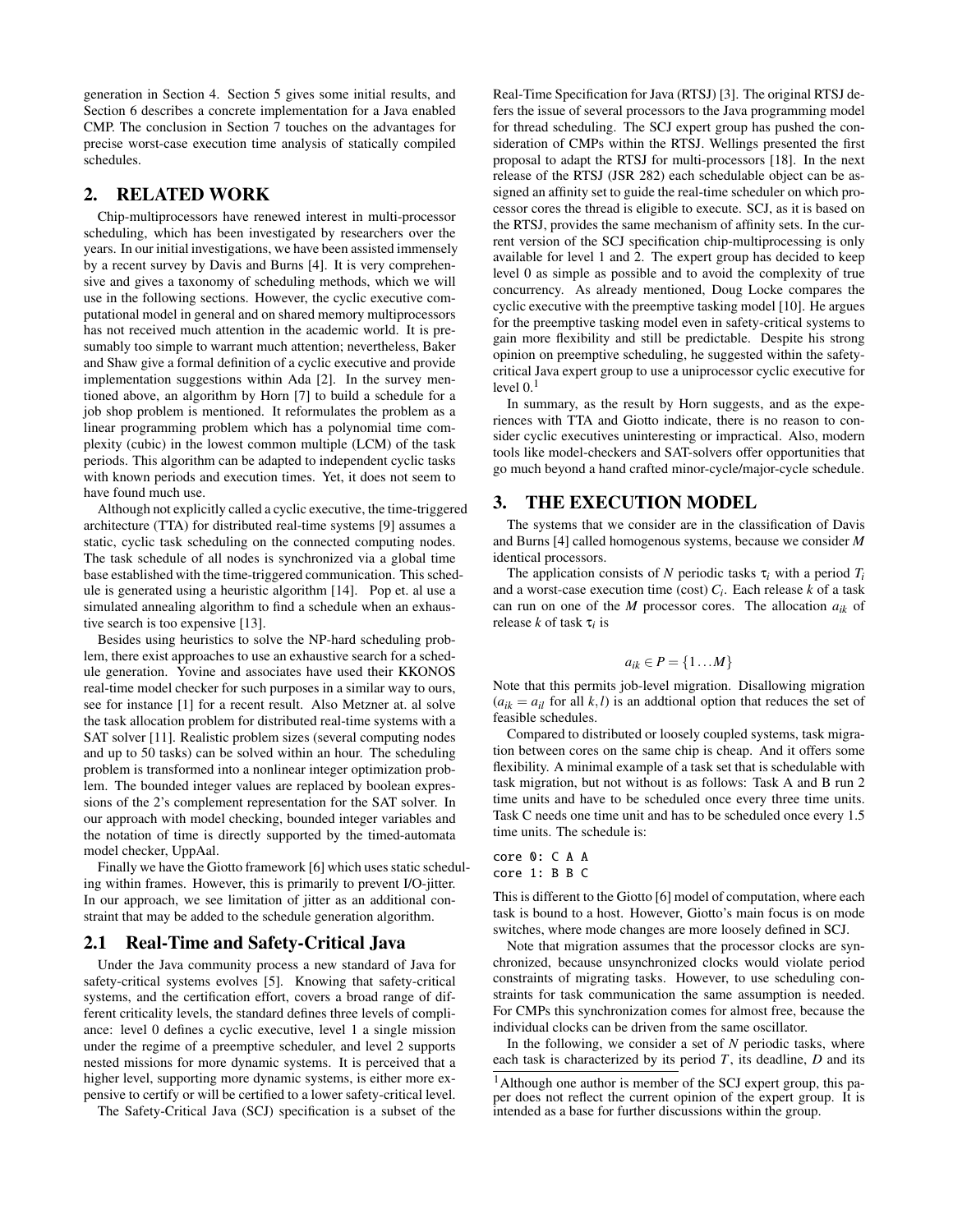WCET, *C*. Tasks are distinguished by indexes *i* and *j* in the following, and *k* and *l* denote release instances and range over the natural numbers.

A schedule is fully defined by: 1) the start times  $s_{ik}$  of the releases of all tasks, with  $k = 0, \ldots, SCM_{1 \le i \le N}(T_i)$ , where *SCM* is a function that computes the smallest common multiple of its arguments; and a processor assignment *aik* for a task for a given release. Since the schedule is static and non-preemptive each processor has to run an assigned task to completion, thus tasks assigned to a processor cannot overlap:

$$
i \neq j \wedge a_{ik} = a_{jl} \implies [s_{ik}, s_{ik} + Ci] \cap [s_{jl}, s_{jl} + C_i] = \emptyset
$$

A feasible schedule will allow computations to complete within their deadlines, therefore the start times are further constrained by

$$
kT_i \leq s_{ik} + C_i \leq kT_i + D_i
$$

Release jitter for task *i* may be bounded by bounding  $s_{i(k+1)}$  –  $s_{ik} - T_i$  for all *k*.

## 3.1 Shared Resources

Resource sharing between tasks on a uniprocessor with a cyclic executive is trivial: the whole task is a non-interruptible critical section. On a multiprocessor system this assumption does not hold anymore. There are following options:

- Use precedence constraints between tasks in generating the schedule
- Use the simple task model, *read execute write* , and constrain only the presumably short *read* and *write* sections.
- Use non-blocking queues between individual tasks
- Implement a transaction model, which is far from simple
- Implement dynamic locks (Java synchronized). However then the schedule is disturbed and there is not much win compared to preemptive multitasking

In our implementation, we use constraints when generating the schedule. Resources are modelled by boolean values  $R_v$ ,  $v \in 0, \ldots, V$ . When a task *i* is executing, it has a given set of used resources *CLAIMi* which does not vary between releases. Two tasks interfere if they use the same resources, e.g. one of them writes and the second either reads or writes to the same data structure. If two tasks interfere, they are not allowed to execute in parallel

$$
i \neq j \land CLAIM_i \cap CLAIM_j \implies [s_{ik}, s_{ik} + Ci] \cap [s_{jl}, s_{jl} + C_i] = \emptyset
$$

We have also included a schedule generation for the simple task model which essentially implements a readers-writers algorithm for access to the global shared resource.

### 4. FINDING A SCHEDULE

To find a schedule with model checking, each task is represented by an automaton. Figure 1 shows a simple version of the task model. The task model is not application specific; it represents each task of the application automaton for task τ*i* is parameterized with the period  $T_i$ , the execution time  $C_i$ , and the deadline  $D$ .

The model uses two local clocks: t represents the real time elapsing during one period *T* of the task and r represents the execution time; both are initially 0. All tasks start at location Start. In this simple model all tasks become ready at the start of the schedule. Start offsets can be introduced in a transition from the location



Figure 1: Simple model of a task

Start, if needed. Here, they start immediately, as Start is marked with a C for committed. It means that it will take an atomic step to the next location, Ready.

A task must transit from Ready to Running at the latest when the remaining time corresponds to the deadline minus the cost. This is given by the invariant  $t \leq D-C$ . In order to leave, the task needs a processor, and as the number of free processors is modelled by a global counter  $p$ , the transition to running has the guard  $p > 0$ . If the transition is taken, p is updated and r is reset.

The task stays in state Running for the full execution time, the invariant  $r \leq C$  and the guard  $t \leq D$  &&  $r = C$  on the transition to Idle, unless its deadline is violated, the guard  $t > D$  on the transition to Fail. In case of a deadline miss, the global variable failed is set.

If the schedule is still good, the number of free processors is increased on the transition to Idle, where the task waits for the next release, due to the invariant  $t \leq T$  and the guard  $t = T$ .

When a number of task automata are put in parallel, they specify a given task set. But notice that there is no scheduler, they are free to move between Ready and Running as long as the guards and invariants are satisfied. The model checker needs this beneficial non-determinism to check whether there is a feasible schedule. With UppAal a schedule is generated by verifying that there exists a sequence of transitions (the modality E) that includes a state (the modality <>) such that a running global clock gt has advanced to the hypercycle  $(HC = SCM(T_i))$  and failed is never set.

 $E \ll 9t = HC()$  and not failed

UppAal can generate a trace for one possible schedule during the verification of this property. This trace is the static schedule and can be run by the simulator or read out by other tools.

As an example for a generated schedule we use the task set of three tasks that need task migration between two processors to be schedulable. For this we set up the parameters as follows:

```
/* Processor configuration */
const int M =2; // Number of processors
typedef int[0,M] Processors;
Processors p = M; // Number of free processors
/* Task Configuration */
```
typedef struct{int T; int D; int C;} ReleaseParameters;

const int  $N = 3$ ; // Number of tasks typedef int[0,N-1] Id;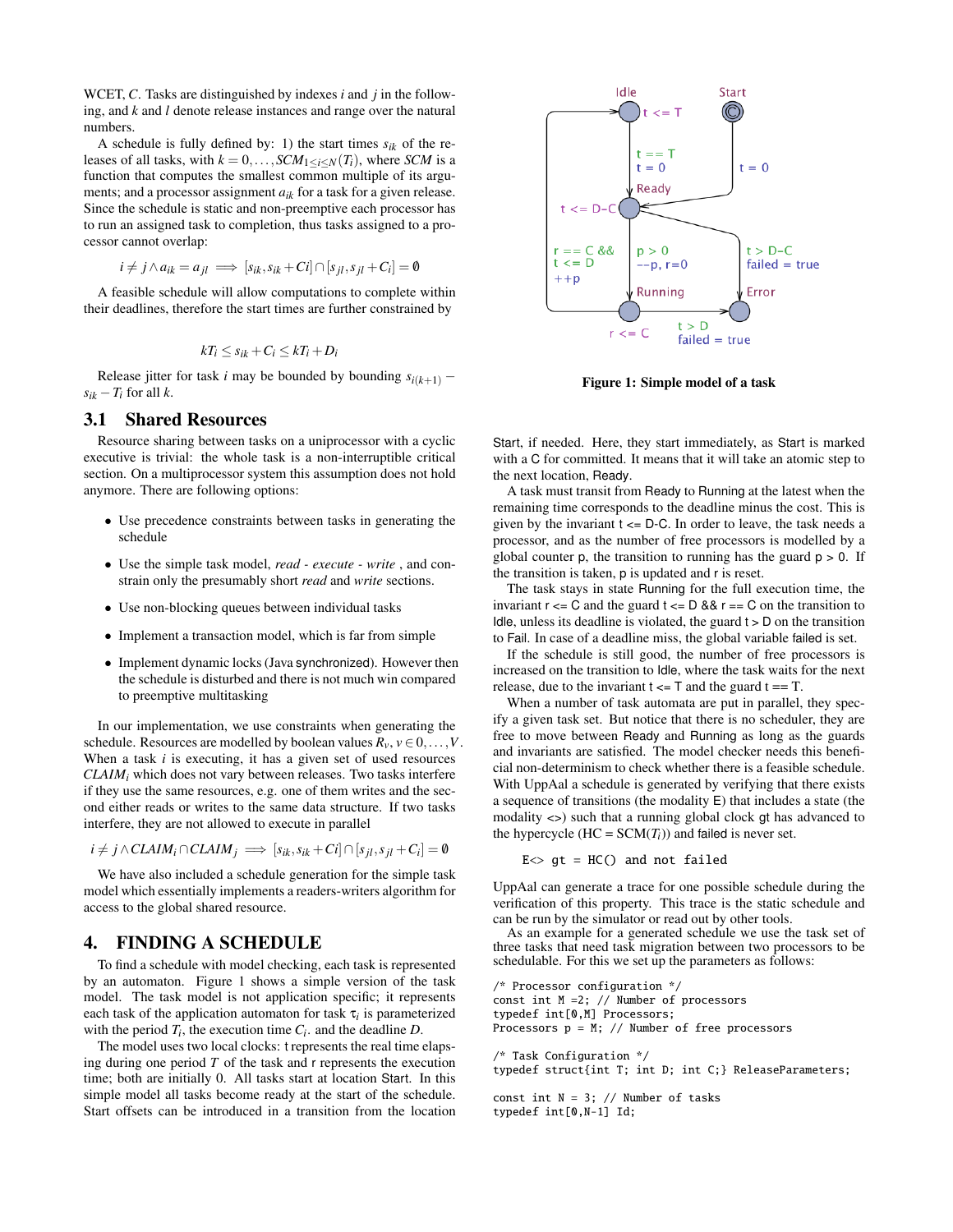|   | Time Processor 1 Processor 2 |          |
|---|------------------------------|----------|
|   | το                           | $\tau_1$ |
|   | $\tau$                       |          |
| 2 |                              |          |
|   |                              | το       |

Table 1: Schedule for the example task set

typedef ReleaseParameters TaskSet[N];

const TaskSet TS = { { 2, 2, 1}, { 4, 4, 3}, { 4, 4, 3} };

The example is then instantiated by

Task(const Id id) = SimpleProcess(id, TS[id].T, TS[id].D, TS[id].C);

system Task;

where the system Task statement defines the network by iterating over the set of possible ID's.

The model checker can be called with several options that determines the strategy and the result. In general, for these experiments, we use a search strategy which is randomized, depth first. It will return the schedule given in Table 1. It turns out that the deadline for one, and just one, of the long running tasks can be lowered to 3, thus requiring it to run immediately when released.

#### 4.1 Constraints on Shared Resources

Shared resources are in this model represented by a global bit vector free and each task has its bit vector CLAIM. In the automaton, the guard on the transition from Ready to Running is strengthened with (CLAIM & free) == CLAIM, which ensures that the resources are available, and the update free -= CLAIM to claim them. When leaving for Idle, they are released by the update free += CLAIM.

Adding resource constraints reduces the possible parallelism of the task set. Especially when the main execution time of a task is spent without accessing shared resources. To increase parallelism a task can be structured to represent a simple task [8]. A simple task has three phases: (1) read global state, (2) execute, and (3) write global state. If the former cyclic task is split into three subtasks, the individual tasks are less constrained relative to other tasks. The read task interferes only with tasks that write data, only the write task needs mutual exclusion. In essence, a readers-writers synchronization can be used. A simple version is shown in Figure 2

In this simple model, we assume that there is only one global resource. The number of readers is counted in rd and a write is counted in wr. There are now two additional locations P1 and P2 where a tasks is ready, but may be blocked waiting for access. The time for reding is given by a global constant RC and the time for writing is another constant WC.

The splitting of tasks into the read-execute-write subtasks can be combined with the resource control with the resource vector CLAIM. Using individual resource flags of CLAIM for the read and write tasks increases the schedulability of the tasks compared to a single global resource.

### 4.2 Controlling Jitter

A concern with the generated schedule could be that, the release jitter is too large. This can be controlled by constraining the running clock r <= T+J on the transition from Ready to Running. That



Figure 2: A task model with read, execute, and write phases

will keep the release jitter, the time spent in Ready below a constant J except for the first release. Jitter at the first release can be controlled by adding a release offset on the transition from Start to Ready.

## 4.3 Further Constraints

The models can be further specialized in several directions. One could introduce processor pinning, by replacing the simple counter p with a bit vector analogous to the encoding of resource constraints in a claim. Task communication or event triggering can be modelled by introducing synchronization channels.

Constraints are in general beneficial, because they constrain the search space for the model checker, but they complicate applications. A further danger is that they may introduce deadlocks among the tasks. Here one could use the model checker to check for absence of deadlocks. This is not necessary for the models introduced here. They will deadlock or more precisely time-lock just when given incompatible parameter values:  $D < C$ ,  $T < C$ , or  $T < D$ .

However, we will leave these modifications for future users and proceed to implementation of the executive and experiments with realistic task sets.

## 5. UPPAAL RUNTIME EXPERIMENTS

In order to see whether the schedule generation approach will work in practice, we have taken a 16 task workload from the realtime control of an outdoor autonomous vehicle that was developed some years ago. The parameters are as follows: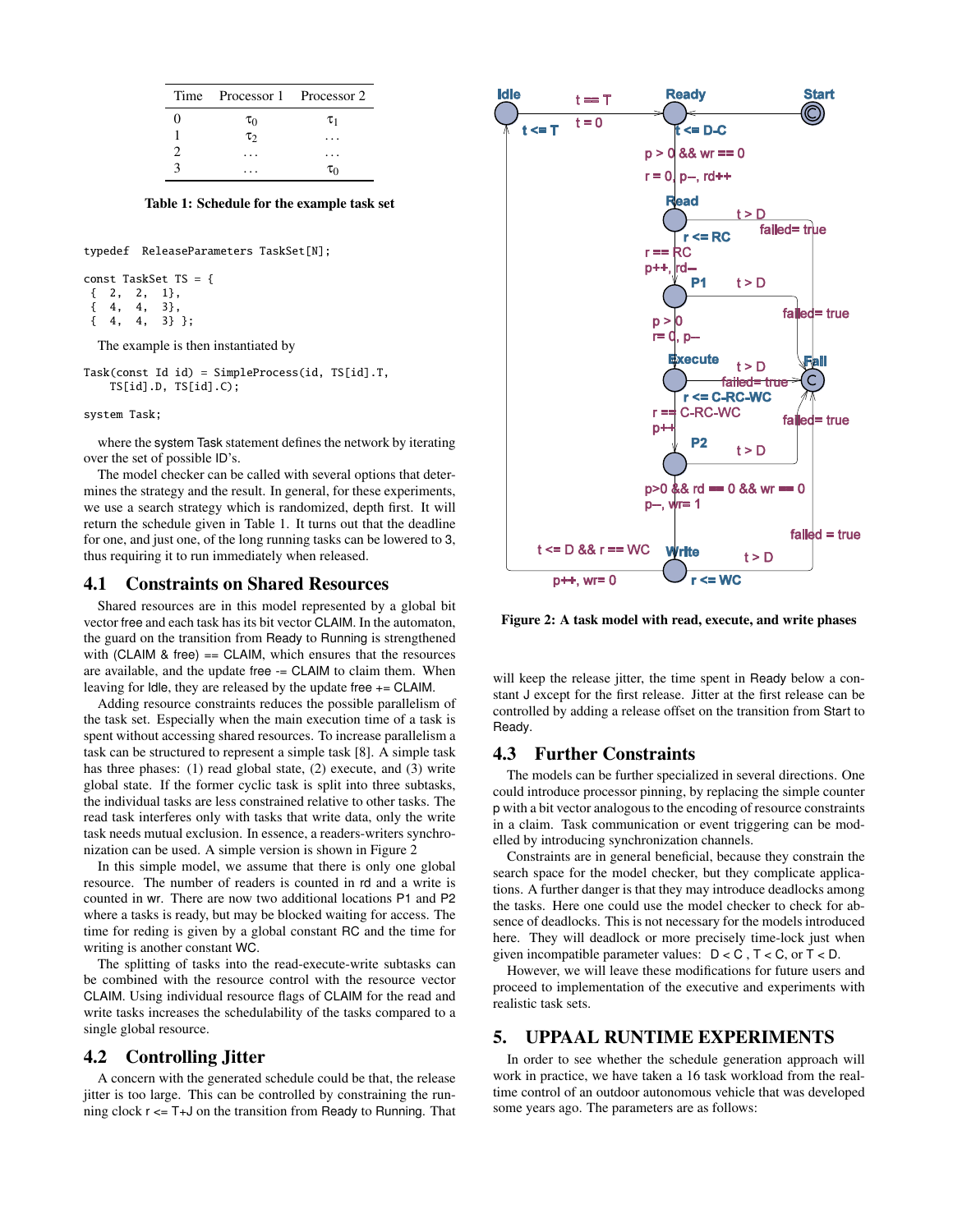| const TaskSet TS = { |  |          |                                           |  |                                  |  |
|----------------------|--|----------|-------------------------------------------|--|----------------------------------|--|
|                      |  | $/* T D$ | $C^*$                                     |  |                                  |  |
|                      |  |          |                                           |  | ${100, 100, 3}, // F0 Gyro$      |  |
|                      |  |          |                                           |  | $\{50, 50, 2\}, //$ Magnetometer |  |
|                      |  |          | $\{1000, 200, 8\}, /$ (GPS)               |  |                                  |  |
|                      |  |          | $\{500, 200, 6\}, \frac{\ }{\ }$ // Sonar |  |                                  |  |
|                      |  |          | $\{50, 50, 10\}, \frac{7}{10}$ Vision     |  |                                  |  |
|                      |  |          |                                           |  | { 50, 50, 2}, // Operator Input  |  |
|                      |  |          | $\{500, 500, 10\}, / / Log$               |  |                                  |  |
|                      |  |          |                                           |  | $\{20, 20, 3\}, /$ Supervisor    |  |
|                      |  |          | $\{50, 50, 2\},$                          |  | // Wheel drive 1                 |  |
|                      |  |          | $\{50, 50, 2\},$                          |  | // Wheel steer                   |  |
|                      |  |          | ${50, 50, 2},$                            |  | // Wheel drive 2                 |  |
| ₹                    |  |          |                                           |  | 50, 50, 2}, //Wheel steer        |  |
| ₹                    |  |          |                                           |  | 50, 50, 2}, // Wheel drive 3     |  |
| ſ                    |  |          |                                           |  | 50, 50, 2}, // Wheel steer       |  |
| €                    |  |          |                                           |  | 50, 50, 2}, //Wheel drive 4      |  |
| €                    |  |          |                                           |  | 50, 50, 2} /* Wheel steer */ };  |  |

The utilization is 0.82 and a schedule for it is found in seconds. A variant, to check the behaviour when the minor cycle is exceeded is given by changing  $C = 8$  to  $C = 17$  for the GPS task. Again a feasible schedule is found in a short time. Additionally, one can do the same for the Log task, and increase from  $C = 10$  to  $C = 17$ . A feasible schedule is found within minutes. To see, which load can be accommodated, the cost C of the supervisor is increased - for C = 6 (utilization 0.97) the task set is still feasible! But then UppAal runs for about 10 minutes on a lap-top.

In order to check a dual processor solution, we used the following modified version

| const TaskSet TS = { |  |  |                                   |                                                  |  |
|----------------------|--|--|-----------------------------------|--------------------------------------------------|--|
|                      |  |  | $\frac{1}{2}$ T D C $\frac{1}{2}$ |                                                  |  |
|                      |  |  |                                   | $\{100, 100, 3+3\}, /$ // FO Gyro                |  |
|                      |  |  |                                   | { 50, 50, 3}, // Magnetometer                    |  |
|                      |  |  |                                   | $\{400, 200, 8\},$ // GPS was T = 1000           |  |
|                      |  |  |                                   | $\{400, 200, 6\}, \frac{7}{3}$ Sonar was T = 500 |  |
|                      |  |  |                                   | $\{50, 50, 10\}, /$ Vision was T = 500           |  |
|                      |  |  |                                   | { 50, 50, 2}, // Operator Input                  |  |
|                      |  |  | $\{400, 400, 10\}, / Log$         |                                                  |  |
|                      |  |  |                                   | $\{20, 20, 3\}, /$ Supervisor                    |  |
|                      |  |  |                                   | { 40, 40, 5}, // Wheel drive 1                   |  |
|                      |  |  |                                   | { 40, 40, 3}, // Wheel steer                     |  |
|                      |  |  |                                   | { 40, 40, 5}, // Wheel drive 2                   |  |
|                      |  |  |                                   | { 40, 40, 3}, // Wheel steer                     |  |
|                      |  |  |                                   | { 40, 40, 5}, // Wheel drive 3                   |  |
|                      |  |  |                                   | $\{40, 40, 3\}, //$ Wheel steer                  |  |
|                      |  |  |                                   | $\{40, 40, 5\}, /$ Wheel drive 4                 |  |
|                      |  |  |                                   | { 40, 40, 3} /* Wheel steer */ };                |  |

It has an utilization of 1.34. By mistake, the set was checked with one processor only, and that ran for hours without termination. This gives an indication of the huge state space that may have to be searched if there is no feasible solution. With two processors, a schedule is generated within seconds. However, it is unrealistic that there are no shared resources. Thus we added the following plausible resource constraints:

```
/* Resources
  SensorReadings
1 GPS
2 Vision
3 Log
4 Drives and Steer
*/
const ResourceSet CLAIM[N] = {
(1<<0)+(0<<1)+(0<<2)+(0<<3)+(0<<4), // FO Gyro
(1<<0)+(0<<1)+(0<<2)+(0<<3)+(0<<4), // Magnetometer
(0<<0)+(1<<1)+(0<<2)+(0<<3)+(0<<4), // GPS
(1<<0)+(0<<1)+(0<<2)+(0<<3)+(0<<4), // Sonar
(0<<0)+(0<<1)+(1<<2)+(0<<3)+(0<<4), // Vision
(0\ll0)+(0\ll1)+(0\ll2)+(1\ll3)+(0\ll4), // Log
(1<<0)+(1<<1)+(1<<2)+(1<<3)+(1<<4), // Supervisor
```

```
(0<<0)+(0<<1)+(0<<2)+(0<<3)+(1<<4), // Wheel drive 1
(0<<0)+(0<<1)+(0<<2)+(0<<3)+(1<<4), // Wheel steer
(0<<0)+(0<<1)+(0<<2)+(0<<3)+(1<<4),(0\le 0)+(0\le 1)+(0\le 2)+(0\le 3)+(1\le 4)(0<<0)+(0<<1)+(0<<2)+(0<<3)+(1<<4),(0<<0)+(0<<1)+(0<<2)+(0<<3)+(1<<4),(0<<0)+(0<<1)+(0<<2)+(0<<3)+(1<<4),(0<<0)+(0<<1)+(0<<2)+(0<<3)+(1<<4),(0<<0)+(0<<1)+(0<<2)+(0<<3)+(1<<4) ;
```
Here it takes about 15 minutes to generate a schedule. An attempt to increase the interference even more by increasing the run time for the Supervisor to 7 did not give any result after an hour.

The test case was also used, without the claims, in an experiment with the simple process model with a single region guarded by the readers-writers algorithm. Here it took about 30 minutes to find a feasible schedule.

## 6. IMPLEMENTATION

To verify that the proposed CMP cyclic executive results in a simple, easy to analyze system we have implemented the CMP cyclic executive on a Java processor.

#### 6.1 System Prerequisites

One attractive property of a cyclic executive is that it does not need to deal with preemption and needs no interrupt from a timer. Only access to a passive clock is needed to release the individual tasks at the preplanned points in time. The more fine grain the clock resolution is the more flexibility is available for generation of the schedule. Former use of minor frames as basis for the static schedule where probably also motivated by the course grain granularity of the available clock (besides simplification of manually generated schedules).

A passive clock that ticks with the processor frequency is usually available in modern processors for embedded systems. On CMP architectures the individual clocks are driven by the same oscillator and they will not drift in relation to each other. We assume that frequency scaling is not used in a safety-critical system. On remaining issue is that the individual processor clock may not start at the same tie instant, due to the processor startup sequence. In that case a clock synchronization algorithm to measure the offsets of the individual ticks needs to be performed before mission start.

## 6.2 Implementation on JOP

We have implemented the proposed CMP cyclic executive scheduler in the context of SCJ on a CMP version of JOP [15, 12]. The scheduler is implemented in plain Java. All access to system level I/O devices are performed via hardware objects [16]. For the scheduling of the tasks only a passive, for all cores synchronous time base is needed. In the case of JOP, all cores have a local clock that ticks at 1 MHz for the scheduling decisions. The clocks start synchronous and are based on the same clock input.

If we want to achieve a tighter release jitter we can use the clock tick counter on JOP. For an extreme low jitter on the release (single cycle) a *deadline* instruction, which is available on JOP [17], can be used. A deadline instruction performs a busy wait in hardware until a programmed clock tick. With this hardware supported wait operations can be timed with processor clock resolution.

The CMP version of JOP boots with a single core that executes the main method. The other cores are running idle till enabled. The method that will be executed by the other cores is a Runnable that is set via a system function. Those Runnables contain the core local schedulers. At mission start the other cores are enabled and will start their schedules.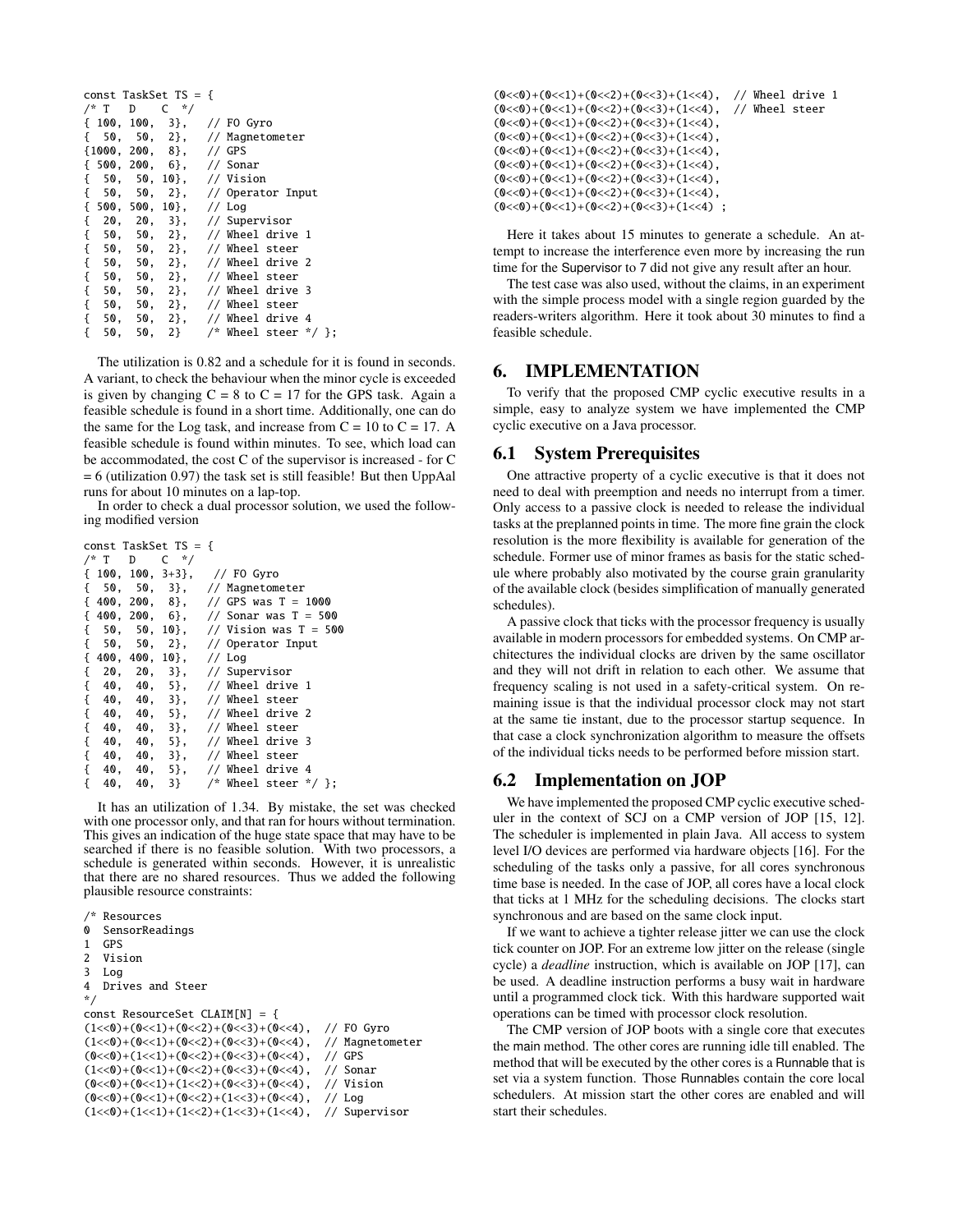```
Runnable r1 = new Task(1, new RelativeTime(100, 0));Runnable r2 = new Task(2, new RelativeTime(300, 0));Runnable r3 = new Task(3, new RelativeTime(300, 0));CyclicSchedule.Frame frame0[] = {
   new CyclicSchedule.Frame(
       new RelativeTime(50, 0), printer),
};
CyclicSchedule.Frame frame1[] = {
   new CyclicSchedule.Frame(
       new RelativeTime(100, 0), r1),
   new CyclicSchedule.Frame(
       new RelativeTime(300, 0), r3),
};
CyclicSchedule.Frame frame2[] = {
   new CyclicSchedule.Frame(
       new RelativeTime(300, 0), r2),
   new CyclicSchedule.Frame(
       new RelativeTime(100, 0), r1),
};
CyclicSchedule.Frame cmpSchedule[][] =
```
{frame0, frame1, frame2}; CyclicSchedule sch = new CyclicSchedule(cmpSchedule);



The actual *scheduler* for the static cyclic executive is just a few tens lines of Java code and therefore too trivial to be described in the paper. However, the triviality of such a scheduler is a good argument for a cyclic executive for safety-critical systems. The complex part of generating the schedule is done offline, which will simplify the certification process.

The scheduler also contains detection of deadline overrun. On a overrun no task is interrupted, but the fact can be queried by the application.

In order to have a coherent view of the main memory, it must be ensured that the content of the main memory is updated. In standard Java, with properly synchronized code, this update may be performed on access to volatile variables and at synchronized blocks and methods. In our implementation we enforce the coherence by accessing a volatile variable before each task release. Therefore, the handling of synchronized methods and code blocks can be simplified in the JVM implementation.

## 6.3 A Simple Example

Figure 3 shows the usage of the cyclic executive framework. The tasks r1, r2, and r3 represent the example from Table 1, where one task needs to migrate between two CPUs. The tasks just add a *Hello* message to a output queue and simulate execution by a busy wait for their actual cost (100 and 300 ms). Additionally to this task set a printout task (printer) executes on core 0 and takes the messages from the queue and prints them to the console. In the current JOP CMP system only core 0, which also performs the system startup, is connected to I/O devices.

Figure 4 shows the output from the run of the example. Each tasks prints a message containing it's ID and on which processor it is actually running. From the output we can see that task t1 alternates between CPU 1 and CPU 2.

The example shows also a possible optimization to save space in the scheduling table. The individual cyclic schedules do not need to be all the same length. Just the longest schedule has to be a multiple of all other schedules. In the example the major period is

```
JOP start V 20091128
60 MHz, 1024 KB RAM, 1024 Byte on-chip RAM, 3 CPUs
A CPM cyclic executive scheduler example:
Hello from task t2 on CPU 2
Hello from task t1 on CPU 1
Hello from task t3 on CPU 1
Hello from task t1 on CPU 2
Hello from task t2 on CPU 2
Hello from task t1 on CPU 1
Hello from task t3 on CPU 1
Hello from task t1 on CPU 2
Hello from task t1 on CPU 1
Hello from task t2 on CPU 2
...
```
#### Figure 4: Console output of the example

400 ms, but the scheduler for CPU 0 contains only a single task that is executed every 50 ms. The longer schedule is a multiple of the CPU 0 schedule.

#### 6.4 Departures From the SCJ Specification

The proposed cyclic executive API departs from the actual SCJ specification level 0 in following points:

- CMP Chip-multiprocessors are not considered for level 0 of SCJ. Relaxing this restriction is the topic of the paper. To avoid multi-processing at SCJ level 0, the application just has to use a uniprocessor or use only one available processor in the static schedule.
- Runnable In SCJ all tasks are represented as bound asynchronous event handlers with a period and a priority. In level 0 those two parameters are simply ignored as the schedule is given explicitly. In our implementation we used simple Runnables, a standard Java interface, for the application tasks. We argue that information that is not used represents dead code, which shall be avoided in certifiable applications. The Runnables of a level o application can easily be used at level 1 or 2 by invoking run() from a handler with the proper release parameters.
- Task migration SCJ disallows task migration in level 1 to simplify the scheduling analysis and the scheduler itself. For a cyclic executive task migration can be handled easily and gives more freedom in the generation of the static schedule.
- Frame data structure In SCJ a frame contains an array of handlers that are released in sequence within one time frame. In our definition of a Frame only a single Runnable can be defined. The argument for a set of handlers is to allow more flexibility in the task scheduling when it is known that tasks need different execution times in different application modes. However, this array of handlers just clutters the code to define the cyclic executive schedule. If this flexibility is needed, it can be easily implemented by defining a single handles that invokes the array of handlers that shall be executed in a single frame.
- Overrun Even if WCET analysis shall be used to avoid any deadline misses the detection of overruns is usually part of cyclic executives. Therefore, we support the (late) detection of overruns. It can be queried from the application by a static method in the scheduler.